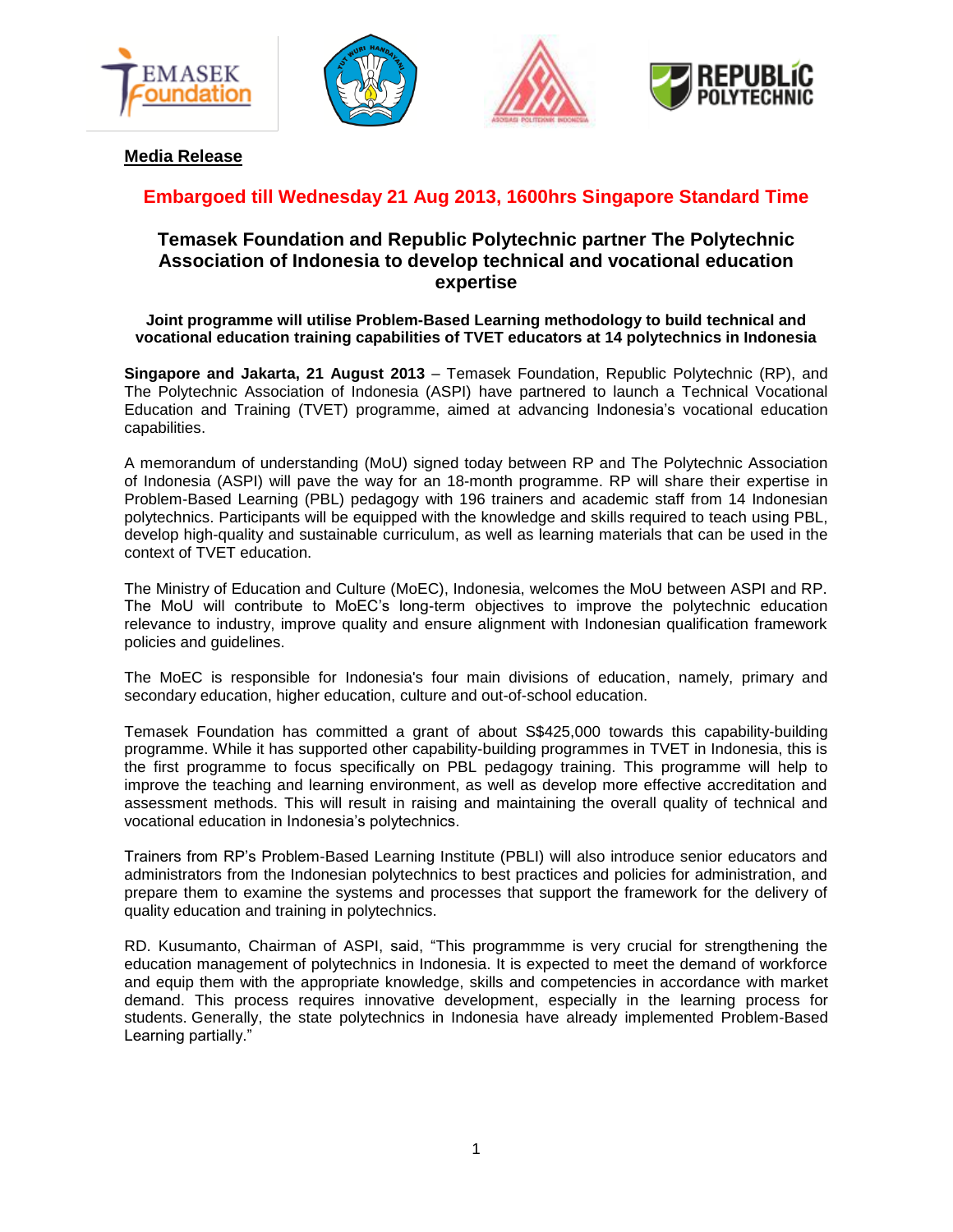







"Technical and Vocational Education and Training (TVET) is an important component of education and life-long learning across Asia. Through Temasek Foundation's support, the training programme will provide a core group of TVET educators with the skills to integrate new methods into their teaching curriculum. This core group of educators will share their learning with their peers and together they will lead the efforts to enhance the vocational education and training system in Indonesia," said, Temasek Foundation's CEO, Mr Benedict Cheong.

"Problem-Based Learning, which is a student-centred and practical approach to education, is increasingly being adapted for technical and vocational training with positive results. Republic Polytechnic is pleased to share the PBL pedagogy and its practical applications through this MOU with The Polytechnic Association of Indonesia (ASPI). This training collaboration represents another milestone for RP's international engagement, as we continue to partner educators in other countries to enhance knowledge and skills in PBL pedagogy with the support of Temasek Foundation," said Republic Polytechnic's Principal/CEO, Mr Yeo Li Pheow.

# # #

## **About Republic Polytechnic**

The first educational institution in Singapore to leverage Problem-Based Learning approach for all its diploma programmes, Republic Polytechnic (RP) has six schools and two academic centres offering thirty-seven diplomas in Infocomm, Engineering, Applied Science, Technology for the Arts, Sports, Health & Leisure, Events and Hospitality, Enterprise, and Communication.

Republic Polytechnic is committed to nurturing innovation and entrepreneurial learning in an environment that develops problem-solving skills and lifelong learning opportunities. Its holistic, broadbased curriculum, covering culture, enterprise development and cognitive processes, prepares students for an active and meaningful role in society.

Republic Polytechnic strives for excellence by achieving various international and national accreditations, including ISO9001, ISO14001, OHSAS 18001, SS540, Singapore Quality Class, People Developer, Innovation Class, and Service Class.

For more information, visit [www.rp.edu.sg](http://www.rp.edu.sg/)

#### **About Temasek Foundation**

Temasek Foundation is a non-profit philanthropic organisation anchored in Singapore that seeks to contribute to sustainable growth and a bright future of hope and opportunities for people in Asia. The foundation works with partners to support programmes that develop people through health care, education and research, programme that build bridges between peoples, programmes that build institutions of excellence through governance and ethics, programmes that rebuild lives and livelihoods affected by natural disasters. For more information, visit [www.temasekfoundation.org.sg](http://www.temasekfoundation.org.sg/)